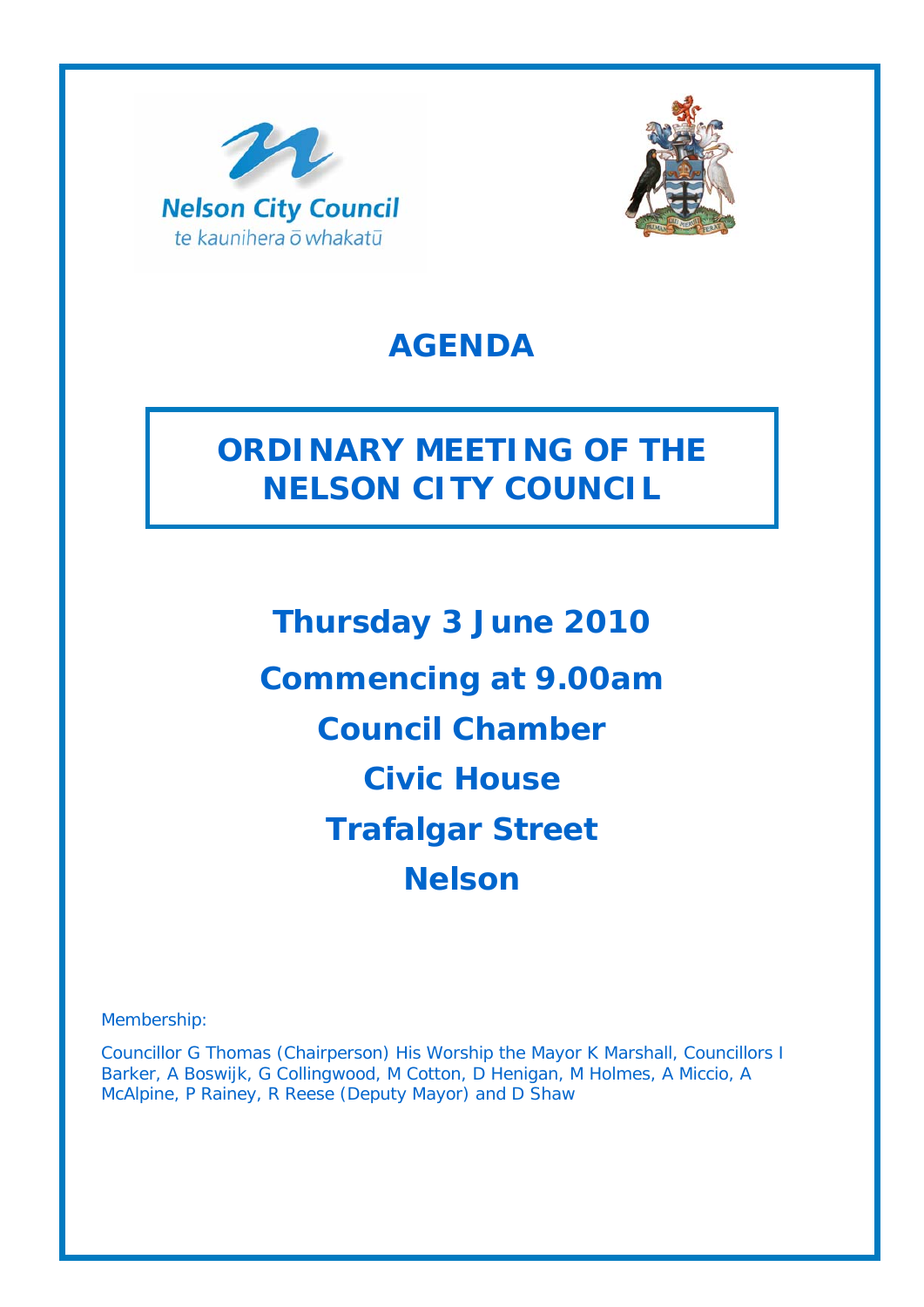## **B U S I N E S S**

**As set out below** 

Nelson City Council 927733 3 June 2010 Refer to Page No. **APOLOGIES OPENING PRAYER 1.0 PUBLIC FORUM 1.1 Big Brothers Big Sisters of Nelson**  Mr Gavin Millar will inform the Council on the programme and highlight the need for mentors in our community. **1.2 Proposed Brook Street Housing Development**  The residents of Brook Street will address the Council. **2.0 CONFIRMATION OF MINUTES – 20 May 2010 1-12**  Document number 928646 Recommendation *THAT the minutes of the ordinary meeting of the Nelson City Council, held on Thursday 20 May 2010, be confirmed as a true and correct record.* **3.0 NOTICE OF MOTION - COUNCILLOR HOLMES 13-15**  Proposed Change to Road Closure Legislation **4.0 REPORTS PERFORMANCE 4.1 Saxton Field Work Prioritisation 16-29**  Report number 925478 **4.2 Six Monthly Review of Rugby World Cup Steering Group 30-40**  Report number 895151 **4.3 RWC 2011 Project Staff Resources 41-44**  Report number 927631 **4.4 Performing Arts and Conference Centre Consultation 45-51**  Report No 923476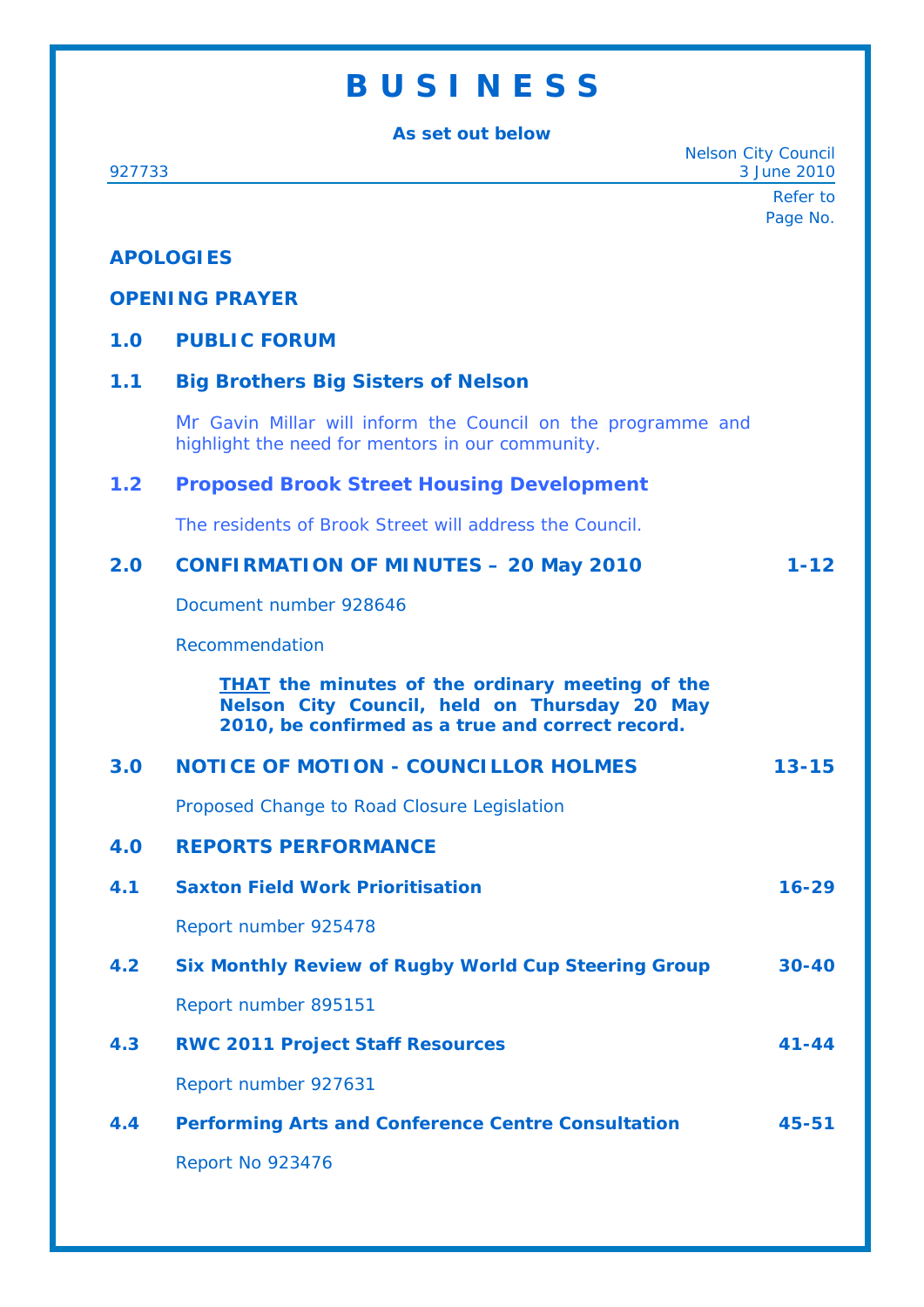| 4.5 | The Bishop Suter Trust Board 2010/13 Statement of Intent<br>and Strategic Plan<br>52-92                                 |
|-----|-------------------------------------------------------------------------------------------------------------------------|
|     | <b>Report No 925372</b>                                                                                                 |
| 4.6 | <b>Crematorium Review</b><br>93-110                                                                                     |
|     | Report number 924860                                                                                                    |
| 5.0 | <b>REPORTS POLICY</b>                                                                                                   |
| 5.1 | Gambling Policy Review Recommendations From the<br><b>Hearings Panel</b><br>111-119                                     |
|     | Report number 926946                                                                                                    |
| 5.2 | Nelson Harbour Navigation and Safety Bylaw 22 March<br>2010                                                             |
|     | Report number 871973                                                                                                    |
|     | Note: due to the size of this report and its attachments, it is<br>circulated separately.                               |
| 6.0 | <b>REPORTS FROM COMMITTEES</b>                                                                                          |
| 6.1 | Audit, Risk and Finance Committee - 17 May 2010<br>120-123                                                              |
|     | Document number 926657                                                                                                  |
|     | Recommendation                                                                                                          |
|     | <b>THAT</b> the minutes of the meeting of the Audit, Risk<br>and Finance Committee, held on 17 May 2010 be<br>received. |
| 6.2 | NCC/TDC CDEM Group - 30 April 2010<br>124-125                                                                           |
|     | Recommendation                                                                                                          |
|     | <b>THAT the minutes of the meeting of the NCC/TDC</b><br>CDEM Group held on 30 April 2010 be received.                  |
| 6.3 | Plan Change Committee - 29 April 2010<br>126-133                                                                        |
|     | Document No's 929179 and 924016                                                                                         |
|     | Recommendation                                                                                                          |
|     | <b>THAT</b> the minutes of the meeting of the Plan Change<br>Committee held on 29 April 2010 be received                |